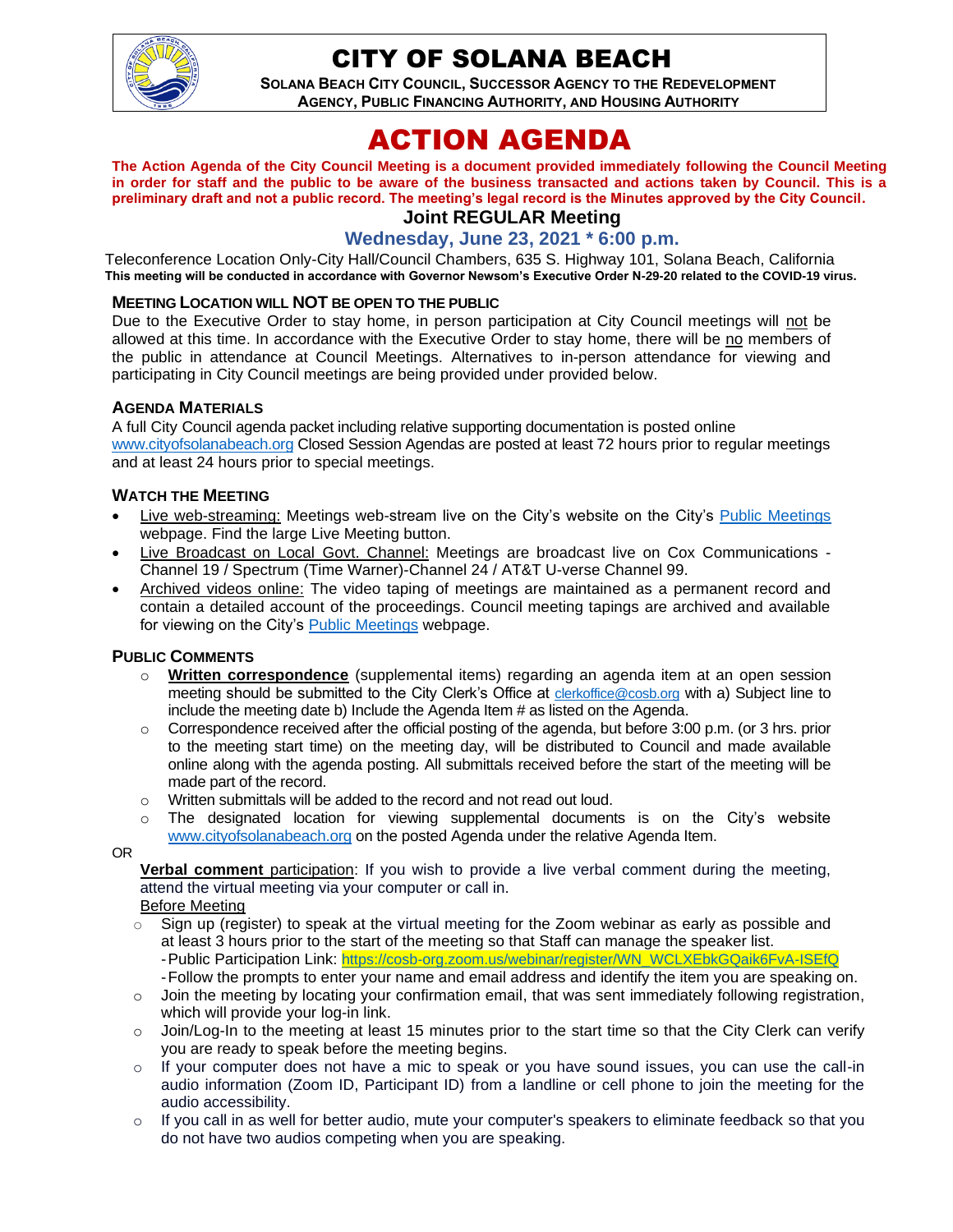During Meeting:

- o Choose Gallery View to see the presentations, when applicable.
- o Participants will be called upon from those who have Registered and their name is identified by the City Clerk calling from the registration list. You will be called on by name and unmuted by the meeting organizer and then you may provide comments for the allotted time. Allotted speaker times are listed under each [Agenda s](https://urldefense.proofpoint.com/v2/url?u=https-3A__www.ci.solana-2Dbeach.ca.us_index.asp-3FSEC-3DF0F1200D-2D21C6-2D4A88-2D8AE1-2D0BC07C1A81A7-26Type-3DB-5FBASIC&d=DwMFaQ&c=euGZstcaTDllvimEN8b7jXrwqOf-v5A_CdpgnVfiiMM&r=1XAsCUuqwK_tji2t0s1uIQ&m=C7WzXfOw2_nkEFMJClT55zZsF4tmIf_7KTn0o1WpYqI&s=3DcsWExM2_nx_xpvFtXslUjphiXd0MDCCF18y_Qy5yU&e=)ection.

#### **SPECIAL ASSISTANCE NEEDED** - AMERICAN DISABILITIES ACT TITLE 2

In compliance with the Americans with Disabilities Act of 1990, persons with a disability may request an agenda in appropriate alternative formats as required by Section 202. Any person with a disability who requires a modification or accommodation in order to participate in a meeting should direct such request to the City Clerk's office (858) 720-2400 [clerkoffice@cosb.org](mailto:EMAILGRP-CityClerksOfc@cosb.org) at least 72 hours prior to the meeting.

| <b>CITY COUNCILMEMBERS</b>                 |                                        |                                              |                                                   |  |
|--------------------------------------------|----------------------------------------|----------------------------------------------|---------------------------------------------------|--|
|                                            | Lesa Heebner, Mayor                    |                                              |                                                   |  |
| <b>Kristi Becker</b><br>Deputy Mayor       | <b>Kelly Harless</b><br>Councilmember  | David A. Zito<br>Councilmember<br>District 1 | <b>Jewel Edson</b><br>Councilmember<br>District 3 |  |
| <b>Gregory Wade</b><br><b>City Manager</b> | Johanna Canlas<br><b>City Attorney</b> |                                              | Angela Ivey<br><b>City Clerk</b>                  |  |

#### **SPEAKERS:**

See Public Participation on the first page of the Agenda for publication participation options.

#### **READING OF ORDINANCES AND RESOLUTIONS:**

Pursuant to [Solana Beach Municipal Code](https://www.codepublishing.com/CA/SolanaBeach/) Section 2.04.460, at the time of introduction or adoption of an ordinance or adoption of a resolution, the same shall not be read in full unless after the reading of the title, further reading is requested by a member of the Council. If any Councilmember so requests, the ordinance or resolution shall be read in full. In the absence of such a request, this section shall constitute a waiver by the council of such reading.

### **CALL TO ORDER AND ROLL CALL:**

### **CLOSED SESSION REPORT:**

### **FLAG SALUTE:**

### **PROCLAMATIONS/CERTIFICATES:** *Ceremonial*

Pride Month

### **APPROVAL OF AGENDA: COUNCIL ACTION: Approved 5/0**

## **ORAL COMMUNICATIONS:**

#### *Note to Public: Refer to Public Participation for information on how to submit public comment.*

This portion of the agenda provides an opportunity for members of the public to address the City Council on items relating to City business and not appearing on today's agenda by having submitted written comments for the record to be filed with the record or by registering to join the virtual meeting online to speak live, per the Public Participation instructions on the Agenda.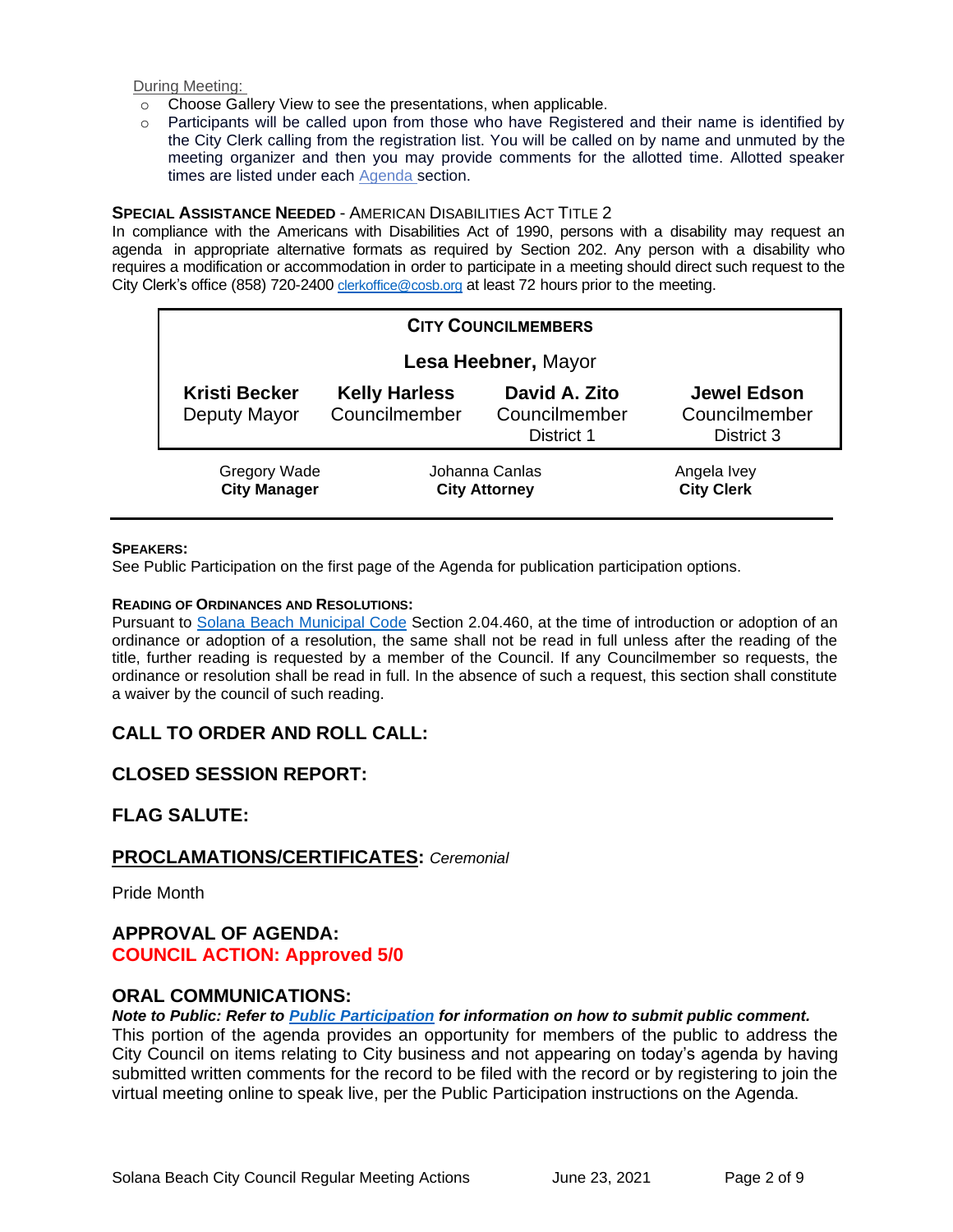Comments relating to items on this evening's agenda are taken at the time the items are heard. Pursuant to the Brown Act, no action shall be taken by the City Council on public comment items. Council may refer items to the City Manager for placement on a future agenda. The maximum time allotted for each speaker is THREE MINUTES (SBMC 2.04.190).

### **COUNCIL COMMUNITY ANNOUNCEMENTS / COMMENTARY:**

*An opportunity for City Council to make brief announcements or report on their activities. These items are not agendized for official City business with no action or substantive discussion.* 

## **A. CONSENT CALENDAR:** (Action Items) (A.1. - A.9.)

*Note to Public: Refer to Public Participation for information on how to submit public comment.*  Items listed on the Consent Calendar are to be acted in a single action of the City Council unless pulled for discussion.

Any member of the public may address the City Council on an item of concern by submitting written correspondence for the record to be filed with the record or by registering to join the virtual meeting online to speak live, per the Public Participation instructions on the Agenda. The maximum time allotted for each speaker is THREE MINUTES (SBMC 2.04.190).

Those items removed from the Consent Calendar by a member of the Council will be trailed to the end of the agenda, while Consent Calendar items removed by the public will be discussed immediately after approval of the Consent Calendar.

## **A.1. Register Of Demands.** (File 0300-30)

Recommendation: That the City Council

1. Ratify the list of demands for May 22, 2021 – June 04, 2021.

[Item A.1. Report \(click here\)](https://solanabeach.govoffice3.com/vertical/Sites/%7B840804C2-F869-4904-9AE3-720581350CE7%7D/uploads/Item_A.1._Report_(click_here)_06-23-21_O.pdf) **COUNCIL ACTION: Approved 5/0**

# **A.2. General Fund Budget Adjustments for Fiscal Year (FY) 2020/21.** (File 0330-30)

Recommendation: That the City Council

1. Receive the report listing changes made to the FY 2020-2021 General Fund Adopted Budget.

[Item A.2. Report \(click here\)](https://solanabeach.govoffice3.com/vertical/Sites/%7B840804C2-F869-4904-9AE3-720581350CE7%7D/uploads/Item_A.2._Report_(click_here)_06-23-21_O.pdf) **COUNCIL ACTION: Approved 5/0**

### **A.3. Annual Investment Policy.** (File 0350-30)

Recommendation: That the City Council

1. Adopt **Resolution 2021-075** approving the City's Investment Policy for [Fiscal Year](https://solanabeach.govoffice3.com/vertical/Sites/%7B840804C2-F869-4904-9AE3-720581350CE7%7D/uploads/Item_A.3._Report_(click_here)_06-23-21_O(1).pdf) 2021/22.

[Item A.3. Report \(click here\)](https://solanabeach.govoffice3.com/vertical/Sites/%7B840804C2-F869-4904-9AE3-720581350CE7%7D/uploads/Item_A.3._Report_(click_here)_06-23-21_O(1).pdf)

[Item A.3. Updated Report #1 \(upd. 6-23-21 at 12:00pm\)](https://solanabeach.govoffice3.com/vertical/Sites/%7B840804C2-F869-4904-9AE3-720581350CE7%7D/uploads/A.3._Updated_Report_1_(6-23_at_1pm)_-_O.pdf)

*Posted Reports & Supplemental Docs contain records up to the cut off time, prior to the start of the meeting, for processing new submittals. The final official record containing handouts, PowerPoints, etc. can be obtained through a Records Request to the City Clerk's Office.*

**COUNCIL ACTION: Approved 5/0**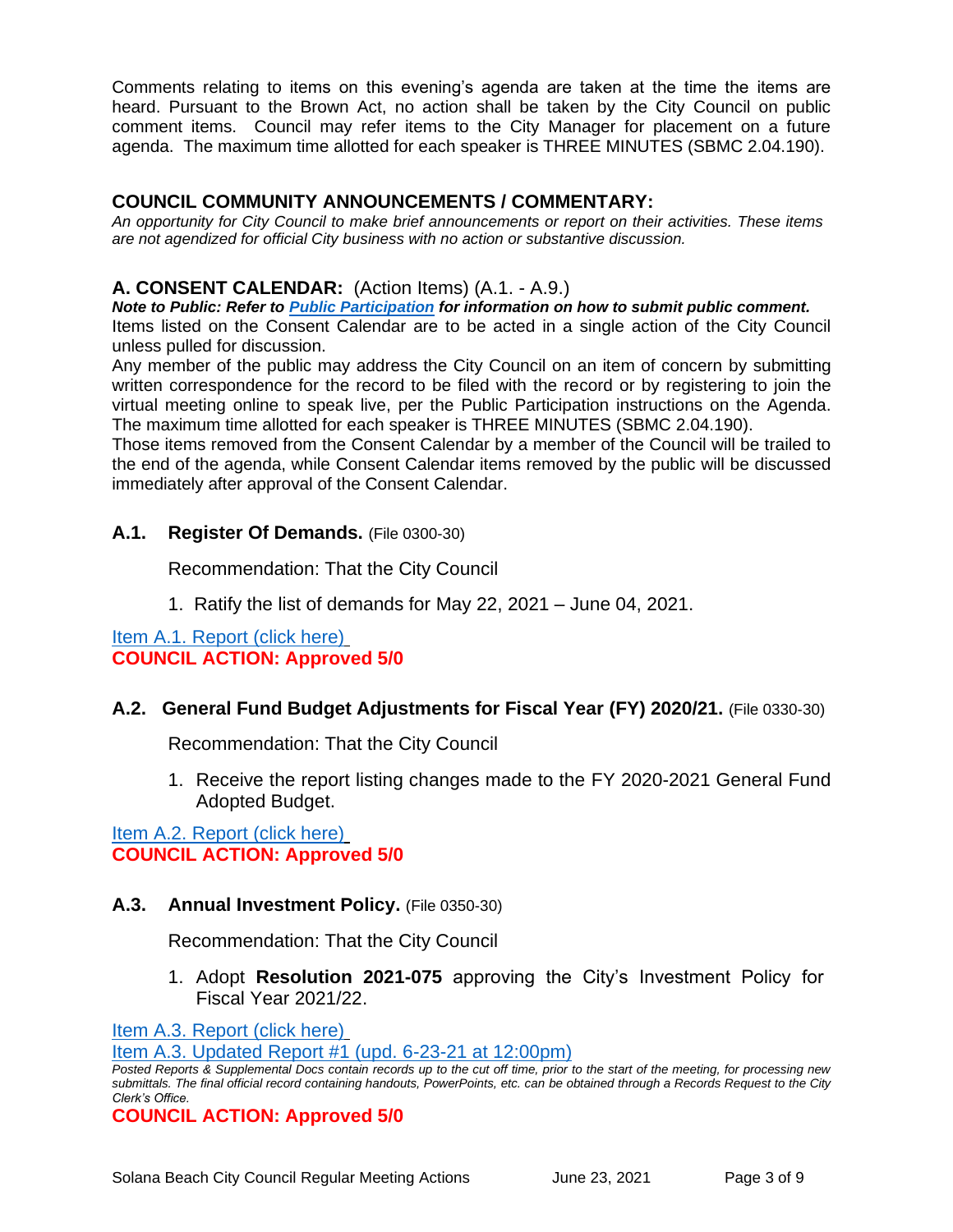# **A.4. Appropriations Limit for Fiscal Year (FY) 2021/22.** (File 0330-60)

Recommendation: That the City Council

1. Adopt **Resolution 2021-074** establishing the FY 2021/22 Appropriations Limit in accordance with Article XIIIB of the California Constitution and Government Code Section 7910 and choosing the County of San Diego's change in population growth to calculate the Appropriations Limit.

#### [Item A.4. Report \(click here\)](https://solanabeach.govoffice3.com/vertical/Sites/%7B840804C2-F869-4904-9AE3-720581350CE7%7D/uploads/Item_A.4._Report_(click_here)_06-23-21_O.pdf)

*Posted Reports & Supplemental Docs contain records up to the cut off time, prior to the start of the meeting, for processing new submittals. The final official record containing handouts, PowerPoints, etc. can be obtained through a Records Request to the City Clerk's Office.*

**COUNCIL ACTION: Approved 5/0**

**A.5. State-Mandated Annual Fire Inspections Report in Compliance with Senate Bill 1205.** (File 0600-80)

Recommendation: That the City Council

1. Adopt **Resolution 2021-090** accepting a report on the status of all statemandated annual fire inspections in the City of Solana Beach in conjunction with SB 1205 and California Health and Safety Code Section 13146.4.

[Item A.5. Report \(click here\)](https://solanabeach.govoffice3.com/vertical/Sites/%7B840804C2-F869-4904-9AE3-720581350CE7%7D/uploads/Item_A.5._Report_(click_here)_06-23-21_O.pdf)

*Posted Reports & Supplemental Docs contain records up to the cut off time, prior to the start of the meeting, for processing new submittals. The final official record containing handouts, PowerPoints, etc. can be obtained through a Records Request to the City Clerk's Office.*

**COUNCIL ACTION: Approved 5/0**

# **A.6. Destruction of Obsolete Records.** (File 0170-50)

Recommendation: That the City Council

1. Adopt **Resolution 2021-088** authorizing the destruction of officially obsolete records.

### [Item A.6. Report \(click here\)](https://solanabeach.govoffice3.com/vertical/Sites/%7B840804C2-F869-4904-9AE3-720581350CE7%7D/uploads/Item_A.6._Report_(click_here)_06-23-21_O.pdf)

*Posted Reports & Supplemental Docs contain records up to the cut off time, prior to the start of the meeting, for processing new submittals. The final official record containing handouts, PowerPoints, etc. can be obtained through a Records Request to the City Clerk's Office.*

**COUNCIL ACTION: Approved 5/0**

**A.7. Crossing Guard Services.** (File 0860-35)

Recommendation: That the City Council

### 1. Adopt **Resolution 2021-086**:

- a. Approving the Amended MOU with the Solana Beach School District for crossing guard services.
- b. Approving the PSA with ACMS to provide crossing guard services for one year with the option to extend the agreement for up to two additional one-year terms.
- c. Authorize the City Manager to execute the MOU and PSA pending approval of these items by the Solana Beach School District.
- d. Appropriating \$186,984 to the Professional Services expenditure account in the Traffic Safety budget unit and \$121,540 to the Reimbursed Cost revenue account, both in the General Fund.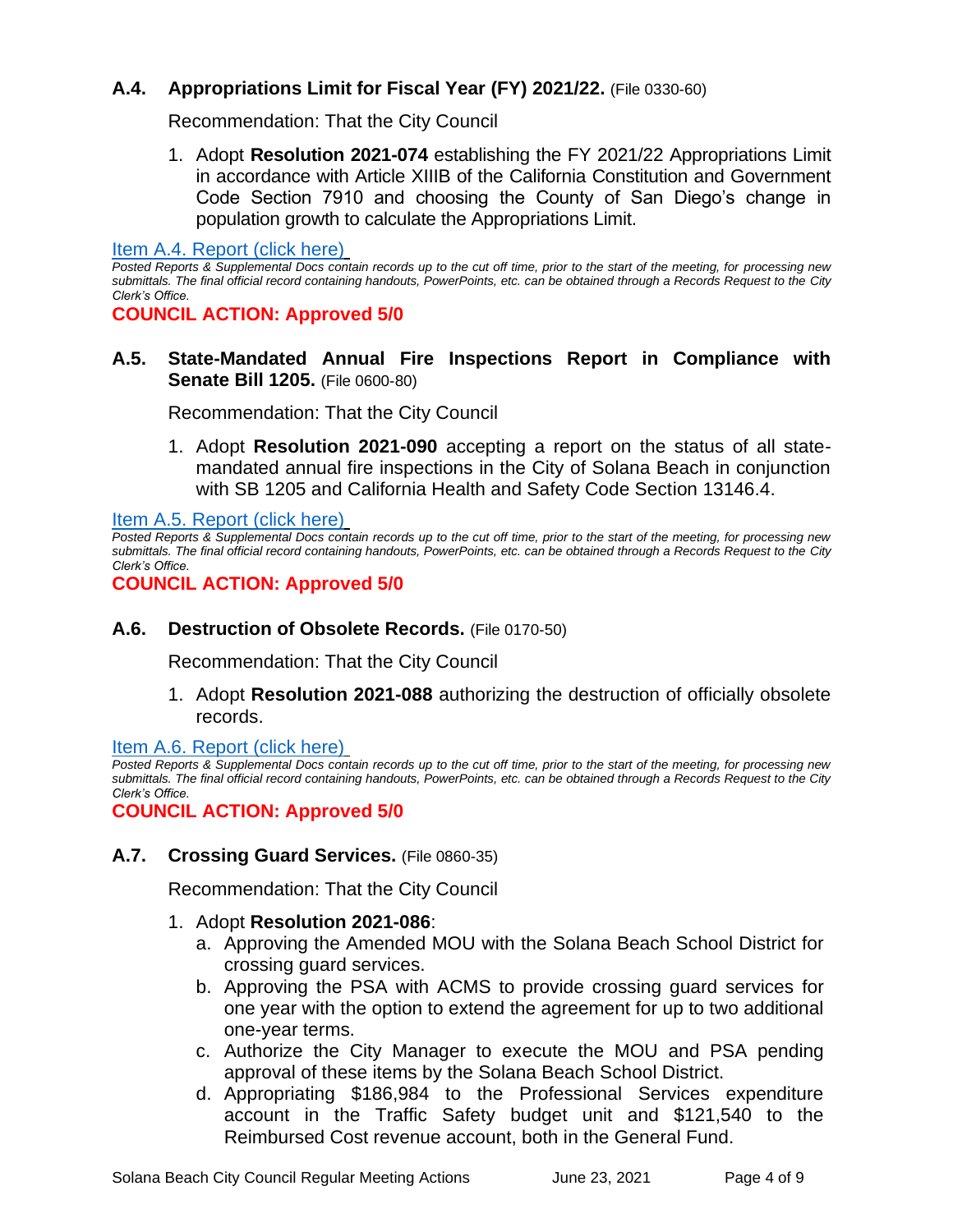[Item A.7. Report \(click here\)](https://solanabeach.govoffice3.com/vertical/Sites/%7B840804C2-F869-4904-9AE3-720581350CE7%7D/uploads/Item_A.7._Report_(click_here)_06-23-21_O.pdf)

*Posted Reports & Supplemental Docs contain records up to the cut off time, prior to the start of the meeting, for processing new submittals. The final official record containing handouts, PowerPoints, etc. can be obtained through a Records Request to the City Clerk's Office.*

# **COUNCIL ACTION: Approved 5/0**

## **A.8. Work Plan Fiscal Year (FY) 2021/22.** (File 0410-08)

Recommendation: That the City Council

1. Consider and adopt the final FY 2021/2022 Work Plan.

#### [Item A.8. Report \(click here\)](https://solanabeach.govoffice3.com/vertical/Sites/%7B840804C2-F869-4904-9AE3-720581350CE7%7D/uploads/Item_A.8._Report_(click_here)_06-23-21_O.pdf)

*Posted Reports & Supplemental Docs contain records up to the cut off time, prior to the start of the meeting, for processing new submittals. The final official record containing handouts, PowerPoints, etc. can be obtained through a Records Request to the City Clerk's Office.*

**COUNCIL ACTION: Approved 5/0**

### **A.9. Traffic Signal Maintenance Services.** (File 0860-55)

Recommendation: That the City Council

1. Adopt **Resolution 2021-089** authorizing the City Manager to execute Amendment 4 to the Professional Services Agreement with Siemens Mobility, Inc. for Traffic Signal Maintenance Services for FY 2021/22, to increase the compensation to an amount not to exceed \$42,500.

#### [Item A.9. Report \(click here\)](https://solanabeach.govoffice3.com/vertical/Sites/%7B840804C2-F869-4904-9AE3-720581350CE7%7D/uploads/Item_A.9._Report_(click_here)_06-23-21_O.pdf)

*Posted Reports & Supplemental Docs contain records up to the cut off time, prior to the start of the meeting, for processing new submittals. The final official record containing handouts, PowerPoints, etc. can be obtained through a Records Request to the City Clerk's Office.*

### **COUNCIL ACTION: Approved 5/0**

### **B. PUBLIC HEARINGS:** (B.1. – B.4.)

*Note to Public: Refer to Public Participation for information on how to submit public comment.*  Any member of the public may address the City Council on an item of concern by submitting written correspondence for the record to be filed with the record or by registering to join the virtual meeting online to speak live, per the Public Participation instructions on the Agenda. The maximum time allotted for each speaker is THREE MINUTES (SBMC 2.04.190).

An applicant or designee(s) for a private development/business project, for which the public hearing is being held, is allotted a total of fifteen minutes to speak, as per SBMC 2.04.210. A portion of the fifteen minutes may be saved to respond to those who speak in opposition. All other speakers have three minutes each.

After considering all of the evidence, including written materials and oral testimony, the City Council must make a decision supported by findings and the findings must be supported by substantial evidence in the record.

### **B.1. Public Hearing: Fiscal Year (FY) 2021/22 & FY 2022/23 Budget.** (File 0330-30)

Recommendation: That the City Council

- 1. Conduct the Public Hearing: Open the Public Hearing, Report Council Disclosures, Receive Public Testimony, Close the Public Hearing.
- 2. Adopt **Resolution 2021-092** approving FY 2021/22 and FY 2022/23 Budget.

### [Item B.1. Report \(click here\)](https://solanabeach.govoffice3.com/vertical/Sites/%7B840804C2-F869-4904-9AE3-720581350CE7%7D/uploads/Item_B.1._Report_(click_here)_06-23-21_O.pdf)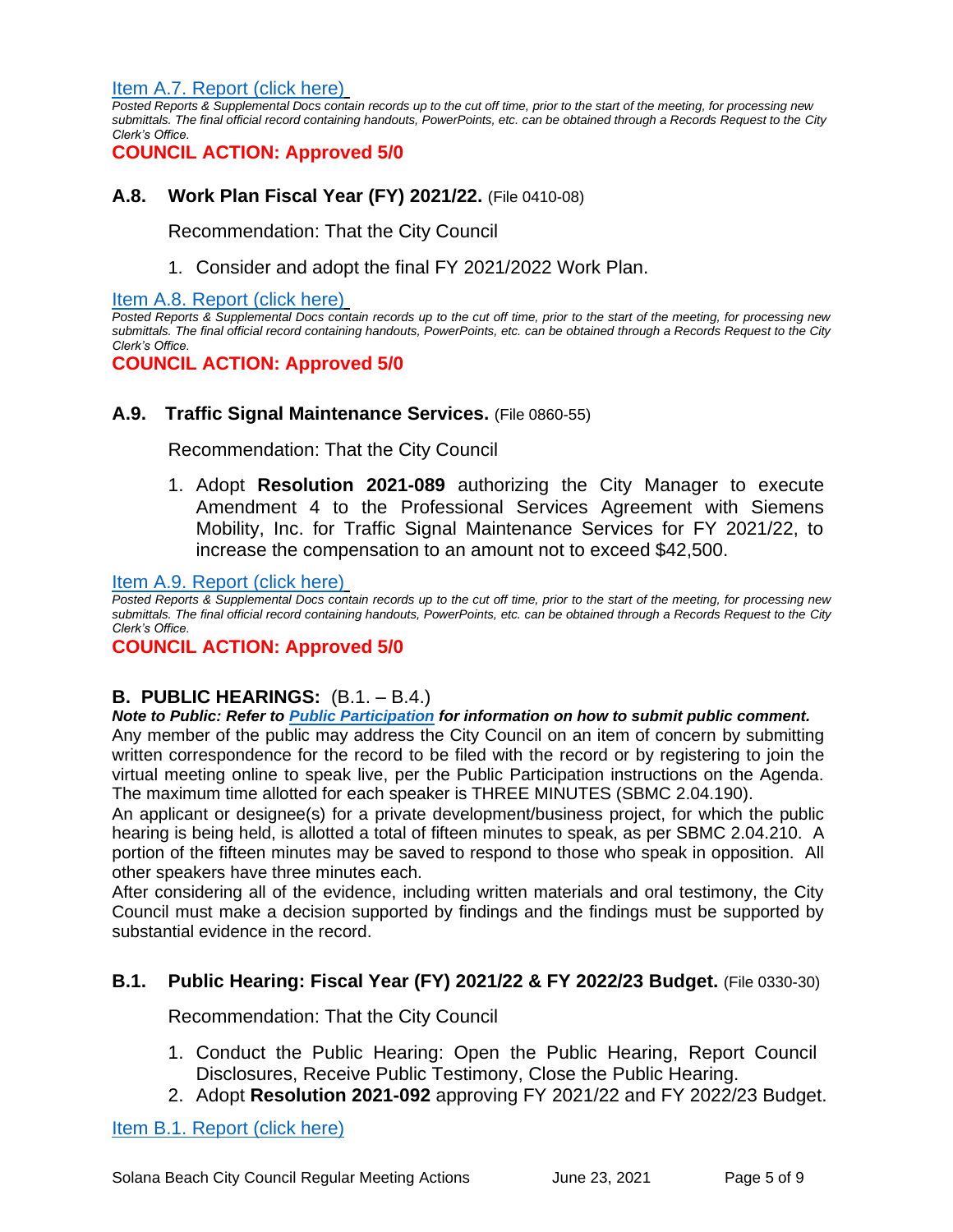[Item B.1. Updated Report #1 \(upd. 6-23-21](https://solanabeach.govoffice3.com/vertical/Sites/%7B840804C2-F869-4904-9AE3-720581350CE7%7D/uploads/Item_B.1._Updated_Report_1_(6-23)_-_O.pdf) at 9:30am)

*Posted Reports & Supplemental Docs contain records up to the cut off time, prior to the start of the meeting, for processing new submittals. The final official record containing handouts, PowerPoints, etc. can be obtained through a Records Request to the City Clerk's Office.*

**COUNCIL ACTION: Approved 5/0**

## **B.2. Public Hearing: Rate Increase (Prop 218) for EDCO Waste and Recycling Services.** (File 1030-15)

Recommendation: That the City Council

- 1. Conduct the Public Hearing: Open the Public Hearing, Report Council Disclosures, Report Written Protests Received; Receive Public Testimony, Close the Public Hearing.
- 2. Following the Public Hearing, consider adoption of **Resolution 2021-087** approving EDCO's rate review request increasing solid waste and recycling rates for FY 2021/22 in accordance with the Franchise Agreement.

#### [Item B.2. Report \(click here\)](https://solanabeach.govoffice3.com/vertical/Sites/%7B840804C2-F869-4904-9AE3-720581350CE7%7D/uploads/Item_B.2._Report_(click_here)_06-23-21_O.pdf)

*Posted Reports & Supplemental Docs contain records up to the cut off time, prior to the start of the meeting, for processing new submittals. The final official record containing handouts, PowerPoints, etc. can be obtained through a Records Request to the City Clerk's Office.*

**COUNCIL ACTION: Approved 5/0**

## **B.3. Public Hearing: Solana Beach Coastal Rail Trail (CRT) Maintenance District Annual Assessments.** (File 0495-20)

Recommendation: That the City Council

- 1. Conduct the Public Hearing: Open the Public Hearing, Report Council Disclosures, Receive Public Testimony, Close the Public Hearing.
- 2. Adopt **Resolution 2021-080**, approving the Engineer's Report regarding the Coastal Rail Trail Maintenance District.
- 3. Adopt **Resolution 2021-081**, ordering the levy and collection of the annual assessments regarding the Coastal Rail Trail Maintenance District for Fiscal Year 2021/22.

[Item B.3. Report \(click here\)](https://solanabeach.govoffice3.com/vertical/Sites/%7B840804C2-F869-4904-9AE3-720581350CE7%7D/uploads/Item_B.3._Report_(click_here)_06-23-21_O(1).pdf)

[Item B.3. Supplemental Docs \(upd. 6-22-21 at 5:30pm\)](https://solanabeach.govoffice3.com/vertical/Sites/%7B840804C2-F869-4904-9AE3-720581350CE7%7D/uploads/Item_B.3._Supplemental_Docs_(upd._6-22_at_455pm)_-_O.pdf)

*Posted Reports & Supplemental Docs contain records up to the cut off time, prior to the start of the meeting, for processing new submittals. The final official record containing handouts, PowerPoints, etc. can be obtained through a Records Request to the City Clerk's Office.*

**COUNCIL ACTION: Approved 5/0**

# **B.4. Public Hearing: Solana Beach Lighting Maintenance District Annual Assessments.** (File 0495-20)

Recommendation: That the City Council

- 1. Conduct the Public Hearing: Open the Public Hearing, Report Council Disclosures, Receive Public Testimony, and Close the Public Hearing.
- 2. Adopt **Resolution 2021-082** confirming the diagram and assessment and approving the City of Solana Beach Lighting Maintenance District Engineer's Report.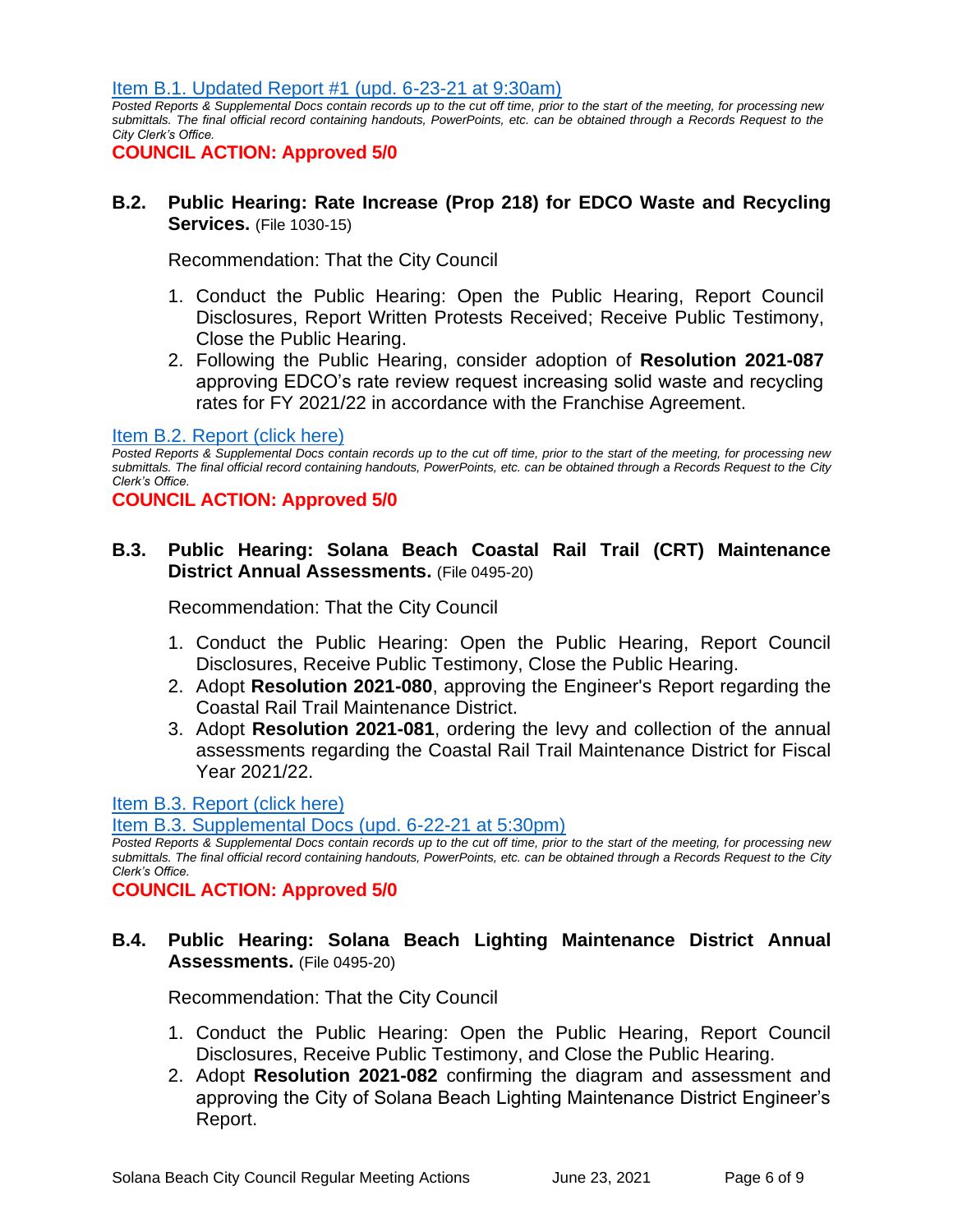3. Adopt **Resolution 2021-083** ordering the levy and collection of annual assessments for FY 2021/22 and ordering the transmission of charges to the County Auditor for collection.

#### [Item B.4. Report \(click here\)](https://solanabeach.govoffice3.com/vertical/Sites/%7B840804C2-F869-4904-9AE3-720581350CE7%7D/uploads/Item_B.4._Report_(click_here)_06-23-21_O.pdf)

*Posted Reports & Supplemental Docs contain records up to the cut off time, prior to the start of the meeting, for processing new submittals. The final official record containing handouts, PowerPoints, etc. can be obtained through a Records Request to the City Clerk's Office.*

### **COUNCIL ACTION: Approved 5/0**

# **C. STAFF REPORTS: (C.1. – C.2.)**

*Note to Public: Refer to Public Participation for information on how to submit public comment.*  Any member of the public may address the City Council on an item of concern by submitting written correspondence for the record to be filed with the record or by registering to join the virtual meeting online to speak live, per the Public Participation instructions on the Agenda. The maximum time allotted for each speaker is THREE MINUTES (SBMC 2.04.190).

## **C.1. Fiscal Year (FY) 2021/22 Community Grant Program Awards.** (File 0330-25)

Recommendation: That the City Council

- 1. Select the FY 2021/22 Community Grant Program recipients and identify an award amount to each recipient.
- 2. Adopt **Resolution 2021-091** authorizing the funding for the selected community grant applicants for financial assistance under the FY 2021/22 Community Grant Program.

#### [Item C.1. Report \(click here\)](https://solanabeach.govoffice3.com/vertical/Sites/%7B840804C2-F869-4904-9AE3-720581350CE7%7D/uploads/Item_C.1._Report_(click_here)_06-23-21_O.pdf)

*Posted Reports & Supplemental Docs contain records up to the cut off time, prior to the start of the meeting, for processing new submittals. The final official record containing handouts, PowerPoints, etc. can be obtained through a Records Request to the City Clerk's Office.*

### **COUNCIL ACTION: Approved 5/0 to make the following grant allocations:**

TOTAL \$ 55,000

# **C.2. Building Electrification and Electric Vehicle Charging Reach Codes Discussion.** (File 0600-05)

Recommendation: That the City Council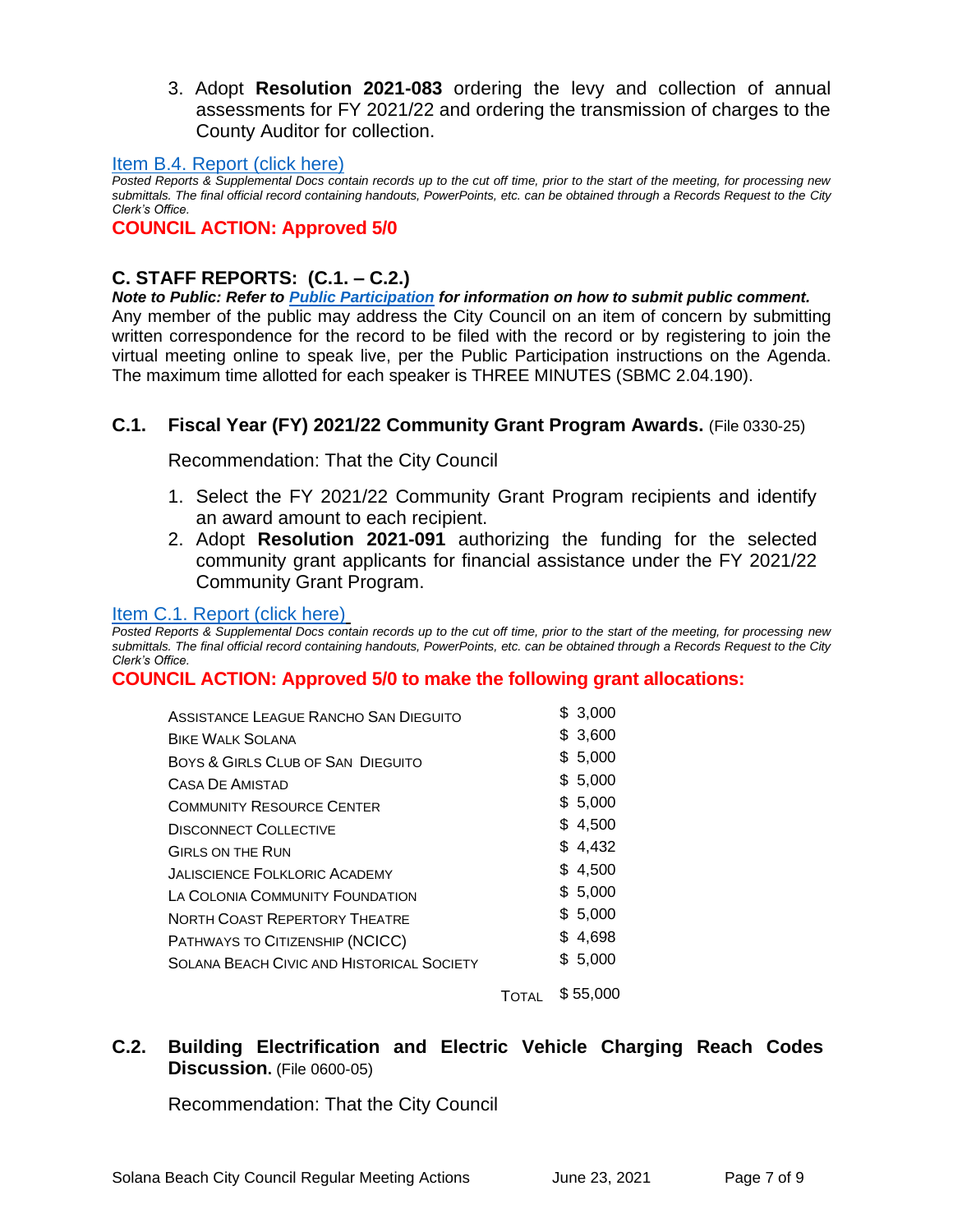1. Discuss and provide direction to Staff regarding the potential development of Building Electrification and Electric Vehicle Charging Infrastructure Reach Codes.

[Item C.2. Report](https://solanabeach.govoffice3.com/vertical/Sites/%7B840804C2-F869-4904-9AE3-720581350CE7%7D/uploads/Item_C.2._Report_(click_here)_06-23-21_O.pdf) (click here)

[Item C.2. Supplemental Docs \(upd. 6-23-21 at 3:20pm\)](https://solanabeach.govoffice3.com/vertical/Sites/%7B840804C2-F869-4904-9AE3-720581350CE7%7D/uploads/Item_C.2._Supplemental_Docs_(upd._6-23_308pm)_-_O.pdf)

*Posted Reports & Supplemental Docs contain records up to the cut off time, prior to the start of the meeting, for processing new submittals. The final official record containing handouts, PowerPoints, etc. can be obtained through a Records Request to the City Clerk's Office.*

**Discussion**

## **WORK PLAN COMMENTS:**

*Adopted June 12, 2019*

## **COMPENSATION & REIMBURSEMENT DISCLOSURE:**

GC: Article 2.3. Compensation: 53232.3. (a) Reimbursable expenses shall include, but not be limited to, meals, lodging, and travel. 53232.3 (d) Members of a legislative body shall provide brief reports on meetings attended at the expense of the local agency "*City*" at the next regular meeting of the legislative body.

## **COUNCIL COMMITTEE REPORTS:** [Council Committees](https://www.ci.solana-beach.ca.us/index.asp?SEC=584E1192-3850-46EA-B977-088AC3E81E0D&Type=B_BASIC)

## **REGIONAL COMMITTEES: (outside agencies, appointed by this Council)**

- a. City Selection Committee (meets twice a year) Primary-Heebner, Alternate-Edson
- b. Clean Energy Alliance (CEA) JPA: Primary-Becker, Alternate-Zito
- c. County Service Area 17: Primary- Harless, Alternate-Edson
- d. Escondido Creek Watershed Authority: Becker /Staff (no alternate).
- e. League of Ca. Cities' San Diego County Executive Committee: Primary-Becker, Alternate-Harless. Subcommittees determined by its members.
- f. League of Ca. Cities' Local Legislative Committee: Primary-Harless, Alternate-Becker
- g. League of Ca. Cities' Coastal Cities Issues Group (CCIG): Primary-Becker, Alternate-**Harless**
- h. North County Dispatch JPA: Primary-Harless, Alternate-Becker
- i. North County Transit District: Primary-Edson, Alternate-Harless
- j. Regional Solid Waste Association (RSWA): Primary-Harless, Alternate-Zito
- k. SANDAG: Primary-Heebner, 1<sup>st</sup> Alternate-Zito, 2<sup>nd</sup> Alternate-Edson. Subcommittees determined by its members.
- l. SANDAG Shoreline Preservation Committee: Primary-Becker, Alternate-Zito
- m. San Dieguito River Valley JPA: Primary-Harless, Alternate-Becker
- n. San Elijo JPA: Primary-Zito, Primary-Becker, Alternate-City Manager
- o. 22nd Agricultural District Association Community Relations Committee: Primary-Edson, Primary-Heebner

## **STANDING COMMITTEES: (All Primary Members)** *(Permanent Committees)*

- a. Business Liaison Committee Zito, Edson.
- b. Fire Dept. Management Governance & Organizational Evaluation Harless, Edson
- c. Highway 101 / Cedros Ave. Development Committee Edson, Heebner
- d. Parks and Recreation Committee Zito, Harless
- e. Public Arts Committee Edson, Heebner
- f. School Relations Committee Becker, Harless
- g. Solana Beach-Del Mar Relations Committee Heebner, Edson

### **CITIZEN COMMISSION(S)**

a. Climate Action Commission: Primary-Zito, Alternate-Becker

# **ADJOURN:**